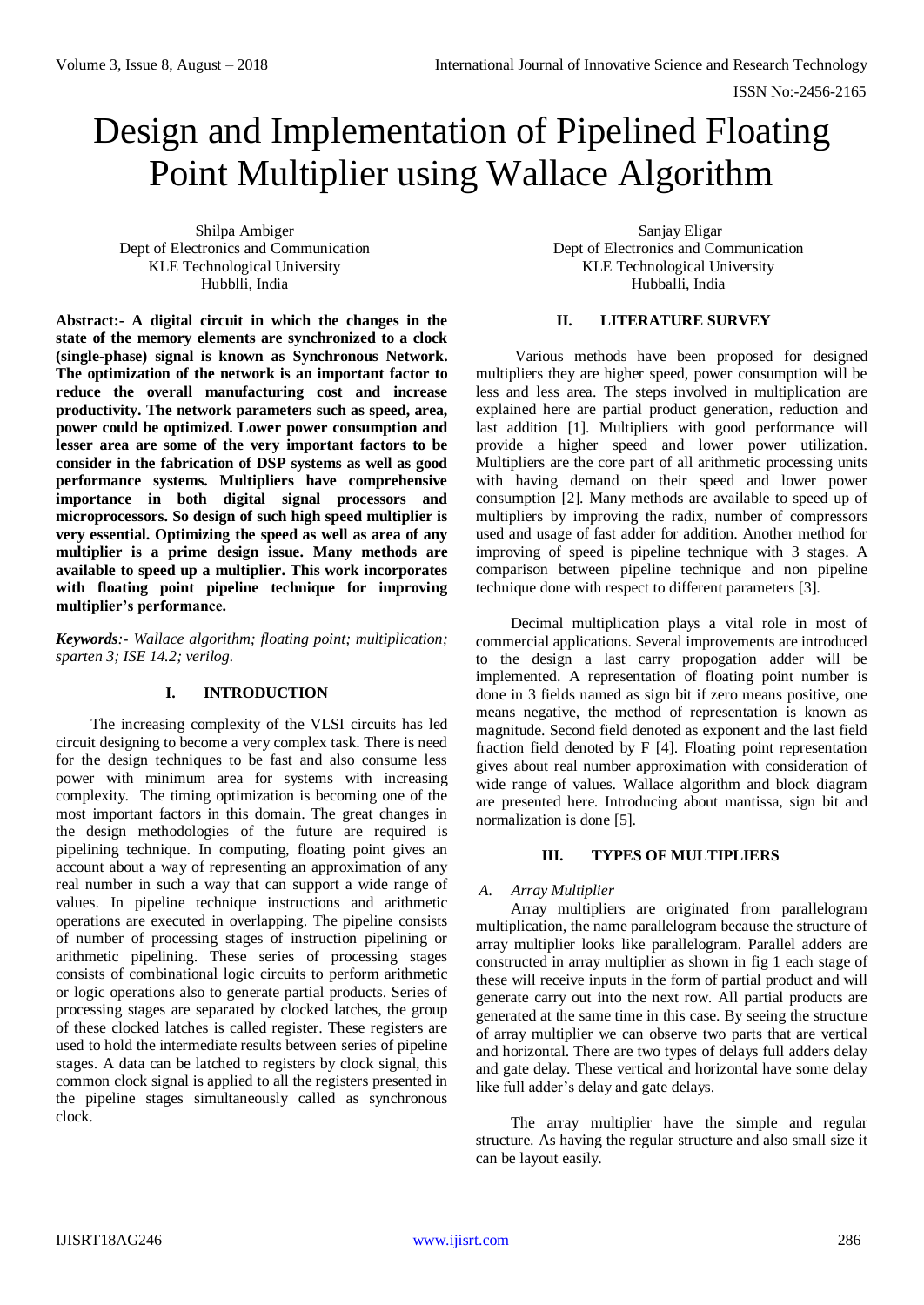## ISSN No:-2456-2165

As having small size time taken to design this multiplier will be much less as compared to other multipliers like wallace tree multiplier. Pipelined architecture also can be done because of its ease of design. By having these advantages it also has disadvantages which is worst case delay and slow speed.



Fig 1:- Block diagram of array multiplier

#### *B. Wallace Tree Multiplier*

Wallace tree multiplier develops a speedy process for multiplication of two numbers. By seeing the structure of wallace tree multiplier we can say that a tree of carry save adder is constructed. By means presence of these trees of carry save adders the multiplicand-multiplies are summed up parallel as shown in the fig 2.

Carry save adder sums up 3 numbers at a time so there by reducing the delay and produce two binary numbers. So the number of logic levels also required in less number.



Fig 2:- Block diagram of Wallace tree multiplier

Signals with 3 bits are made to transmit a single bit full adder the output produced by that will supplied or passed to the lateral stage of full adder of carry save adder, this carry output then passed to the lateral stage of full adder of same bit thus creating a tree structure.

The carry output from each stage of full adder is then taken out to form 2nd result scalar rather than brought to the next bit thus the name comes carry save. As its having

irregular structure the designing of circuit layout will not so easy and the velocity of operation will be high.

#### *C. Booth Multiplier*

Improving of multipliers can be done in many ways with the reduction in the number of partial products etc. One of the example for such type of multiplier is booth multiplier. Booth multiplier scans 3 bits at a time there by reducing the number of generated partial products. The 3 bits are from- two bits from the present available pair and the remaining one bit is from higher order bit of an intimate inferior order pair.

To speed up of the multiplier Booth encoding may perform many stages of multiplication at a time. The booth algorithm makes use of fast and small adder substractor. The power consumption will be more because of large number of adder cells required.



Fig 3:- Block diagram of booth multiplier

| 4 bit<br>multipliers                               | Array<br>multiplier | Wallace<br>tree<br>multiplier | <b>Booth</b><br>multiplier |
|----------------------------------------------------|---------------------|-------------------------------|----------------------------|
| Delay                                              | 9.457ns             | 9.171ns                       | 13.582ns                   |
| Area<br>estimation                                 |                     |                               |                            |
| No of<br>1.<br>slice<br>LUT's                      | 39                  | 21                            | 43                         |
| No of<br>2.<br><b>LUT</b><br>flip<br>flop<br>pairs | 39                  | 21                            | 43                         |

Table 1. Comparison Between Multipliers

## **IV. IMPLEMENTATION**

## *A. Pipeline Technique*

The pipeline technique is one of the most followed technique in the digital design. This technique is done with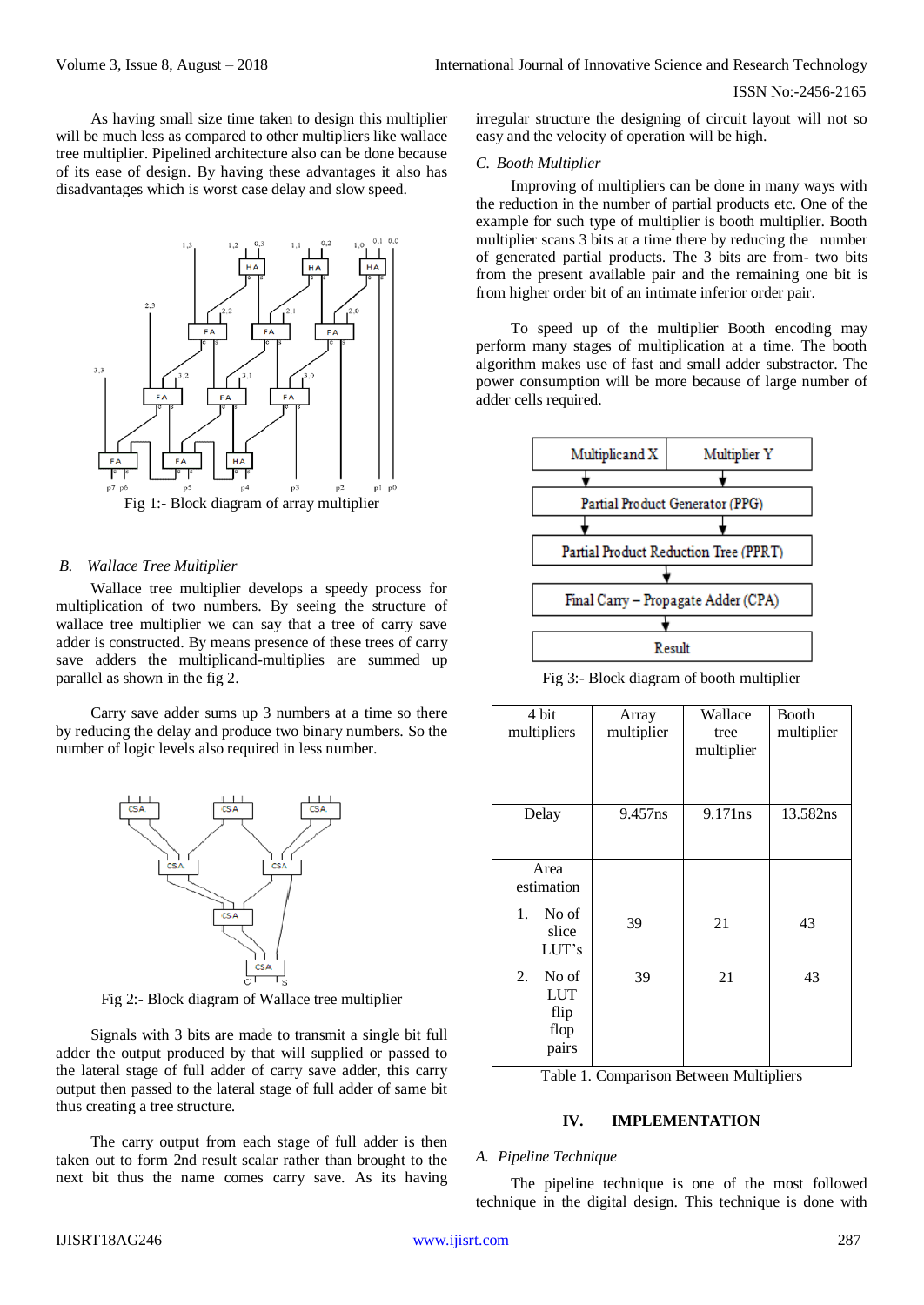breaking down of a sequential process into sub blocks. These sub blocks are again pushed into a series of hardware blocks in order to process it independent of the complete operation. In pipeline technique instructions and arithmetic operations are executed in overlapping. The pipeline consists of number of processing stages of instruction pipelining or arithmetic pipelining. These series of processing stages consists of combinational logic circuits to perform arithmetic or logic operations also to generate partial products. Series of processing stages are separated by clocked latches, the group of these clocked latches is called register. These registers are used to hold the intermediate results between series of pipeline stages. A data can be latched to registers by clock signal this common clock signal is applied to all the registers presented in the pipeline stages simultaneously called as synchronous clock.

In pipeline each step is carrying a single microinstruction and every step is linked to other every step. In this work we are preferring 3 stage pipeline. First stage is partial product, second stage is addition and the last stage is normalization.

# *B. Floating point multiplier*

Floating point gives an account about a way of representing an approximation of any real number in the direction that will support wide range of values.

| 1 bit    | 8 bit    | 23 bits  |
|----------|----------|----------|
| Sign     | exponent | fraction |
| 10000010 |          |          |

Fig 4:- Floating point format

Fig 4 shows the format of floating point. Which consists of 24 bits. The first bit is represented as bit sign, second bit is represented as exponent bit which consists of 8 bits and the last bit is represented as fraction bit which consists of 23 bits.



Fig 5:- Floating point block diagram

Fig 5 shows the floating point block diagram. A bit sign is passed to the XOR gate. A 8 bit exponent are added and the bias is applied to this addition then the result is passed to the normalizer. Lastly the 23 bits mantissa(fraction) adder together and passed to the normalizer. The XOR output and normalizer output passed to the multiplier result which gives final result.



Fig 6:- Schematic representation of floating point multiplier



Fig 7:- Implementation of floating point multiplier

Fig 7 shows the implementation of floating point multiplier. The multiplication of two floating point numbers is done by

- By adding the exponent of given two numbers then subtracting the bias from the result of those two given numbers.
- Multiplying the mantissa of given two numbers
- Calculate the sing by XORing sign bits of given two numbers.



Fig 8:- Floating point multiplier algorithm

- Multiply the significand/fraction of given numbers (1.M1\*1.M2)
- Place the decimal point in the result of multiplication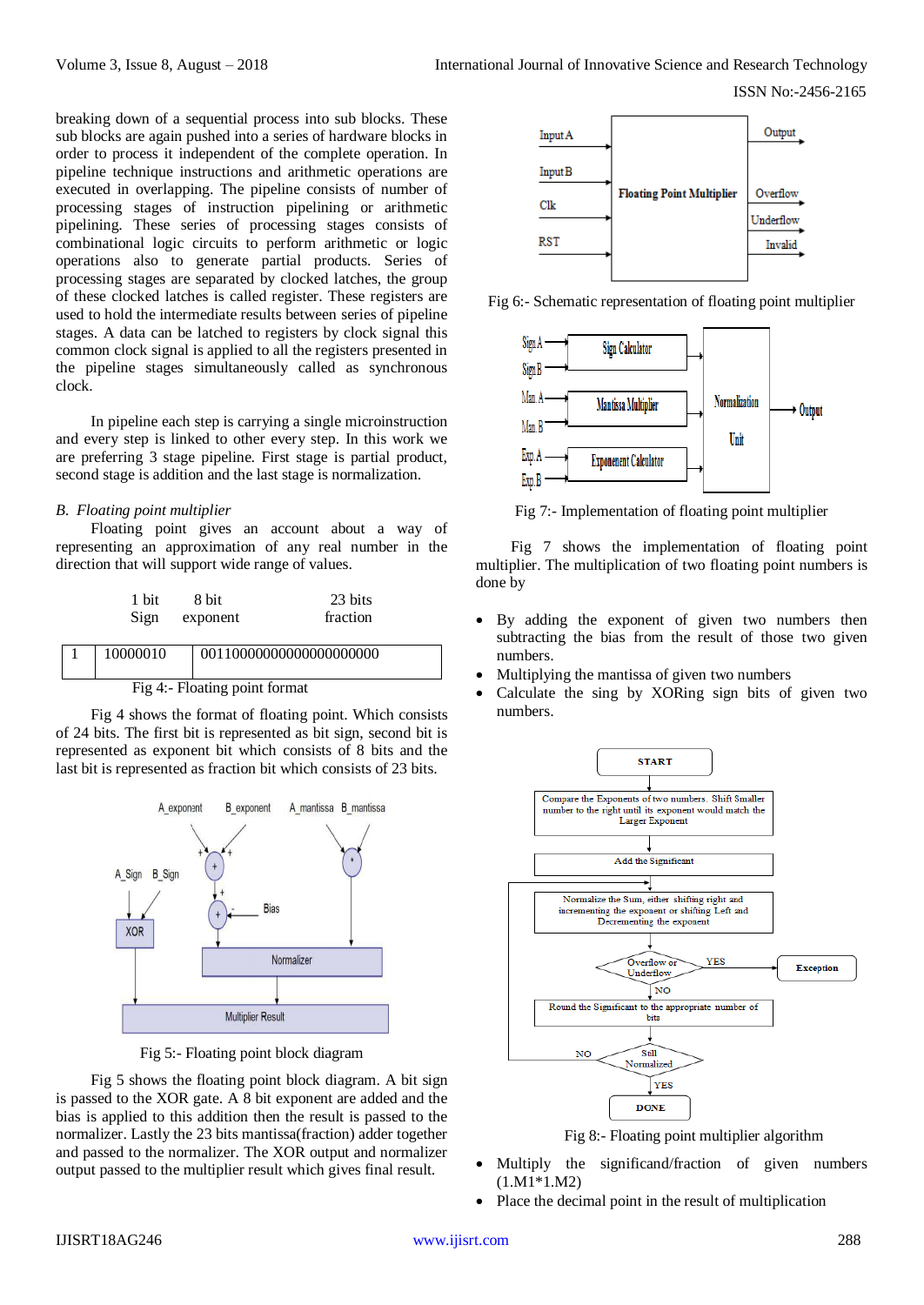#### ISSN No:-2456-2165

- Add the exponents and then substract the bias from that (Exp1+Exp2-bias).
- Getting the sign by XORing i.e, Sign1 XOR Sign2.
- Normalize the result i.e, by getting 1 at the MSB of the result's significand bit.
- By rounding the results in order to adjust in the available bits.
- Checking of overflow and underflow occurances.

## *C. Design of floating point pipelined multiplier*



Fig 9:- Floating point pipelined multiplier block diagram

Fig 9 shows the pipelined floating-point multiplier's block diagram. Here the operation is divided as three stages: i)Partial product generated ii)Addition iii)Normalization. Pipeline registers are fitted in between many different stages and also having write enable signal which would be used in the design of CPU to crib the function of pipeline method. Here m, a, n are used as prefix to the signals of partial product generated, addition of signals and last normalization of circuit respectively. 'm' denotes multiplication, 'a' denotes addition, and 'n' denotes normalization.

#### *D. Design of Wallace tree pipelined floating point multiplier*



Fig 10:- Pipelined floating point Wallace tree multiplier block diagram

We have compared the multipliers and know that wallace tree multiplier is having the less delay compare to the booth multiplier and array multiplier. So wallace tree multiplier is considered as fastest multiplier.

Fig 10 shows the block diagram of pipelined floating point wallace tree multiplier. Which consists of 3 parts named as i) Wallace tree to produce the partial product generated (sum and carry) ii) Adder for adding the sum and carry iii) Circuit for normalization. In order to perform the significand multiplication two clock cycles are used. We used pipeline registers to execute multiplication of float numbers on each clock cycle so we have added a pipeline register to the Wallace tree.

# **V. RESULTS**

#### *A. Results of pipelined technique*

Analysis is done by using the tool called Xilinx ISE design suite 14.2 used is SPARTAN3E. The device considered is XC3S500e-5ft256. The table 2 shows the delay analysis of wallace tree pipelined floating multiplier.

| <b>Stage</b> | Delay               |
|--------------|---------------------|
|              | 1.800ns             |
|              | 6.100 <sub>ns</sub> |
|              | 30.384ns            |

 Table 2. Delay Analysis Of Wallace Tree Pipelined Floating Point Multiplier

| Multiplier (wallace<br>tree) | Delay    |
|------------------------------|----------|
| Without pipeline             | 55.020ns |
| With pipeline                | 38.334ns |

Table 3. Comparison Between Pipelined And Non Pipelined Technique

# **VI. CONCLUSION**

A comparison between different types of multipliers done in the earlier stage. We came to know that wallace tree multiplier is the fastest multiplier compared to booth and array multiplier. So in the next stage a comparison between pipelined technique and non pipelined technique is done in terms of area and also delay. By analysing the area and delay produced by both pipelined multiplier and non pipelined multiplier we can say that pipelined multiplier has high speed compared to non pipelined at the cost of area.

### **REFERENCES**

[1] J. Sharma, S. Kumar, and B. Sampla, "Speed comparison of various multipliers," International Journal of Engineering and Management Research (IJEMR), vol. 4, no. 3, pp. 244–247, 2014.

[2] S. Vaidya and D. Dandekar, "Delay-power performance comparison of

 multipliers in vlsi circuit design," International Journal of Computer

 Networks & Communications (IJCNC), vol. 2, no. 4, pp. 47–56, 2010.